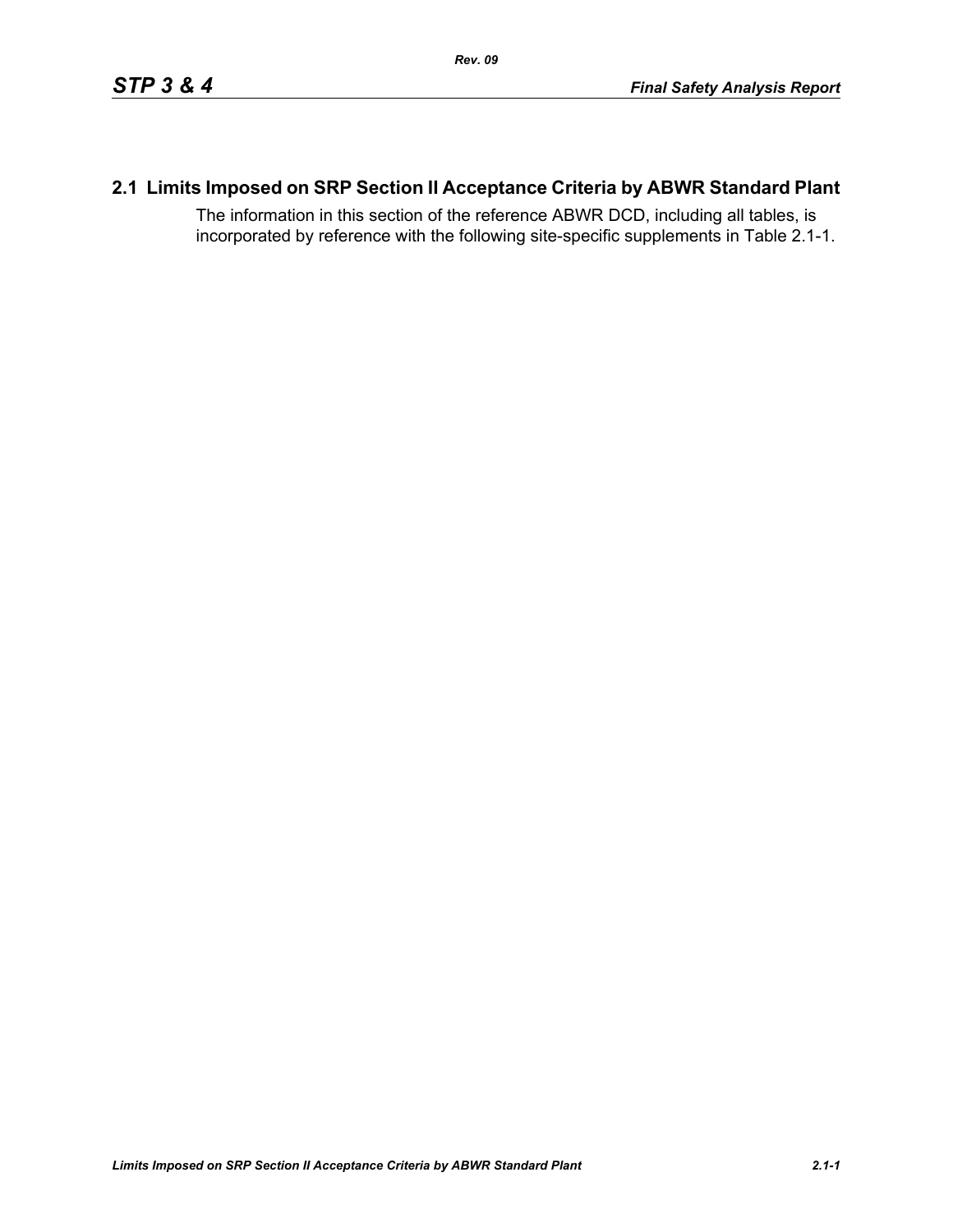## **Table 2.1-1 Limits Imposed on SRP Section II Acceptance Criteria by ABWR Design**

<span id="page-1-0"></span>The supplementary information, provided in the column marked "Discussion," consists of a statement as to whether the SRP limits specified for the reference ABWR design are met for the STP 3 & 4 site, and a roadmap to the FSAR sections where further discussion is provided.

| <b>SRP</b><br><b>Section</b> | <b>Subject</b>                                                    | <b>Limits</b>                                                                                                                                                                                                                                                              | <b>Discussion</b>                                                                                                                                                                                                                                                                                                                                            |
|------------------------------|-------------------------------------------------------------------|----------------------------------------------------------------------------------------------------------------------------------------------------------------------------------------------------------------------------------------------------------------------------|--------------------------------------------------------------------------------------------------------------------------------------------------------------------------------------------------------------------------------------------------------------------------------------------------------------------------------------------------------------|
|                              | <b>Geography and Demography</b>                                   |                                                                                                                                                                                                                                                                            |                                                                                                                                                                                                                                                                                                                                                              |
| 2.1.1                        | Site Location and<br>Description                                  | None                                                                                                                                                                                                                                                                       | N/A                                                                                                                                                                                                                                                                                                                                                          |
| 2.1.2                        | <b>Exclusion Area</b><br>Authority and<br>Control                 | <b>None</b>                                                                                                                                                                                                                                                                | N/A                                                                                                                                                                                                                                                                                                                                                          |
| 2.1.3                        | Population<br><b>Distribution</b>                                 | None                                                                                                                                                                                                                                                                       | N/A                                                                                                                                                                                                                                                                                                                                                          |
|                              |                                                                   | <b>Nearby Industrial, Transportation and Military Facilities</b>                                                                                                                                                                                                           |                                                                                                                                                                                                                                                                                                                                                              |
| $2.2.1 -$<br>2.2.2           | Identification of<br><b>Potential Hazards</b><br>in Site Vicinity | Identify potential hazards in the site<br>vicinity that have a probability of<br>occurrence $>10^{-7}$ per year which<br>produce:<br>(1) missiles more energetic than the<br>tornado missile spectra, or<br>(2) pressure effects in excess of the<br>design basis tornado. | The potential external hazards<br>in the vicinity of the STP site are<br>identified in Subsections 2.2S.1<br>and 2.2S.2. The only potential<br>external hazard identified with a<br>frequency near 1 $\times$ 10 <sup>-7</sup> was an<br>aircraft accident with a<br>conservatively calculated total<br>impact frequency of 1.09 $\times$ 10 <sup>-7</sup> . |
| 2.2.3                        | Evaluation of<br><b>Potential Accidents</b>                       | Evaluate only those potential<br>hazards identified above.                                                                                                                                                                                                                 | An evaluation of the aircraft<br>hazards that could impact the<br>STP site is provided in<br>Subsection 2.2S.2.7.2. Although<br>no other external hazards<br>approach a frequency of 1 x 10 <sup>-</sup><br>7, other potential external<br>hazards in the vicinity of the<br>STP site are discussed in<br>Subsection 2.2S.3.                                 |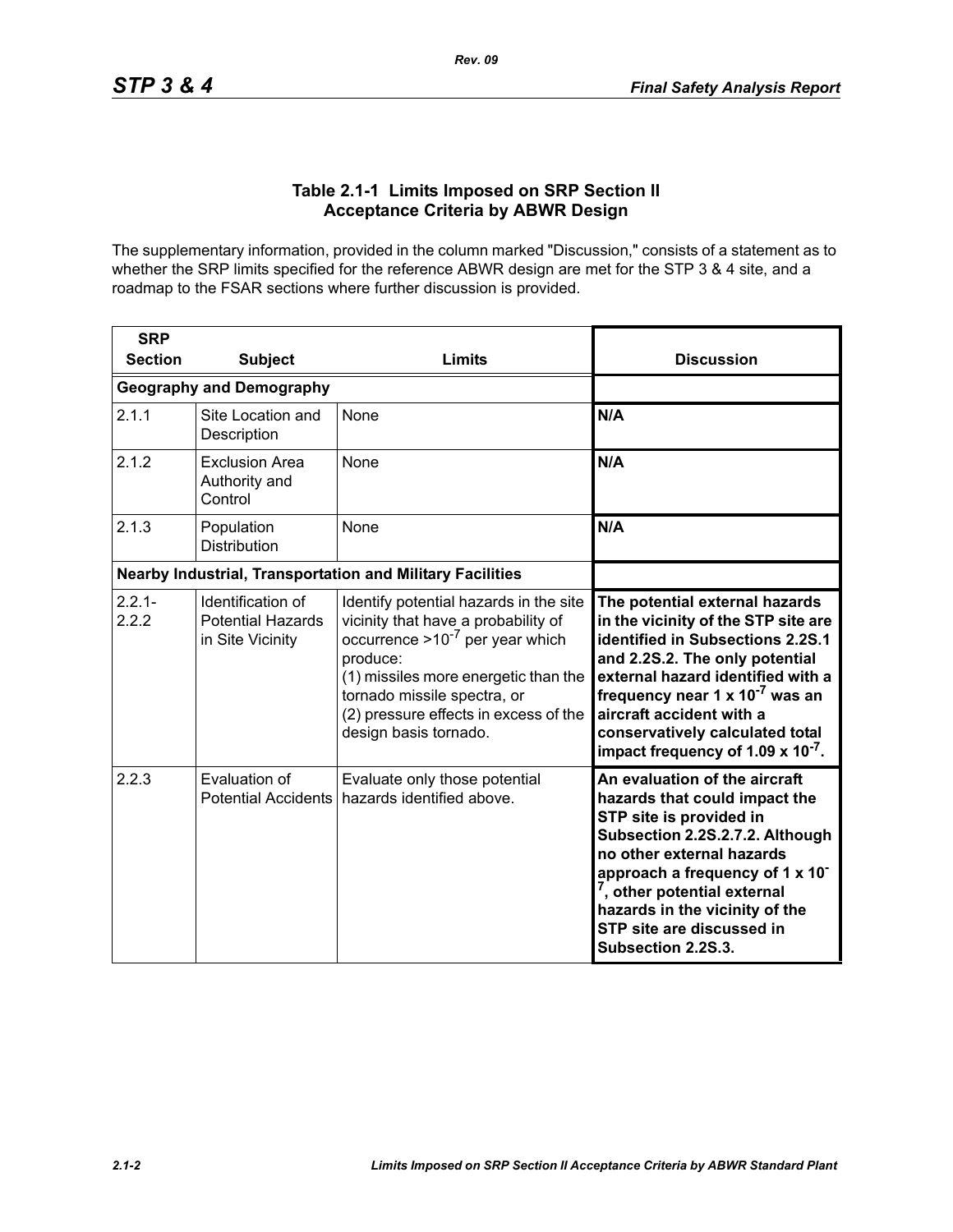| <b>SRP</b><br><b>Section</b> | <b>Subject</b>                                                                                         | Limits                                                                                                                                                                                                                                                                                          | <b>Discussion</b>                                                                                                                                                                                                                                                                                                                                                                                                                                                          |
|------------------------------|--------------------------------------------------------------------------------------------------------|-------------------------------------------------------------------------------------------------------------------------------------------------------------------------------------------------------------------------------------------------------------------------------------------------|----------------------------------------------------------------------------------------------------------------------------------------------------------------------------------------------------------------------------------------------------------------------------------------------------------------------------------------------------------------------------------------------------------------------------------------------------------------------------|
| <b>Meteorology</b>           |                                                                                                        |                                                                                                                                                                                                                                                                                                 |                                                                                                                                                                                                                                                                                                                                                                                                                                                                            |
| 2.3.1                        | Regional<br>Climatology                                                                                | Per Table 2.0-1.                                                                                                                                                                                                                                                                                | The ABWR site parameters<br>specified in Table 2.0-1 envelop<br>the STP site-specific<br>characteristics related to<br>regional climatology, with the<br>following exceptions, maximum<br>rainfall rate and ambient design<br>temperatures relative to three of<br>the wet-bulb exceedance<br>values. These departures are<br>discussed in Table 2.0-2 (see<br>also STP DEP T1 5.0-1).<br>Further details on regional<br>climatology are provided in<br>Subsection 2.3S.1. |
| 2.3.2                        | Local Meteorology                                                                                      | None                                                                                                                                                                                                                                                                                            | N/A                                                                                                                                                                                                                                                                                                                                                                                                                                                                        |
| 2.3.3                        | Onsite<br>Meteorological<br><b>Measurements</b><br>Program                                             | None                                                                                                                                                                                                                                                                                            | N/A                                                                                                                                                                                                                                                                                                                                                                                                                                                                        |
| 2.3.4                        | Short-Term<br><b>Diffusion</b><br><b>Estimates for</b><br>Accidental<br>Atmospheric<br><b>Releases</b> | Show that the site meteorological<br>dispersion values as calculated in<br>accordance with Regulatory Guide<br>1.145, and compared to dose<br>values given in Chapter 15, result in<br>doses less than stipulated in 10<br>CFR 100 and the applicable<br>portions of SRP Sections 11 and<br>15. | The design basis accident<br>doses calculated based on the<br><b>STP site meteorological</b><br>dispersion values are<br>discussed in Subsections 15.2,<br>15.56, and 15.7. The calculated<br>doses meet the dose limits<br>specified in 10 CFR 100.                                                                                                                                                                                                                       |
| 2.3.5                        | Long-Term<br>Diffusion<br><b>Estimates</b>                                                             | None                                                                                                                                                                                                                                                                                            | N/A                                                                                                                                                                                                                                                                                                                                                                                                                                                                        |
| <b>Hydrology Engineering</b> |                                                                                                        |                                                                                                                                                                                                                                                                                                 |                                                                                                                                                                                                                                                                                                                                                                                                                                                                            |
| 2.4.1                        | Hydraulic<br>Description                                                                               | Per Table 2.0-1.                                                                                                                                                                                                                                                                                | The ABWR site parameters<br>specified in Table 2.0-1 envelop<br>the STP site-specific<br>characteristics related to<br>hydrology. Further details are<br>provided in Subsection 2.4S.1.                                                                                                                                                                                                                                                                                    |

## **Table 2.1-1 Limits Imposed on SRP Section II Acceptance Criteria by ABWR Design**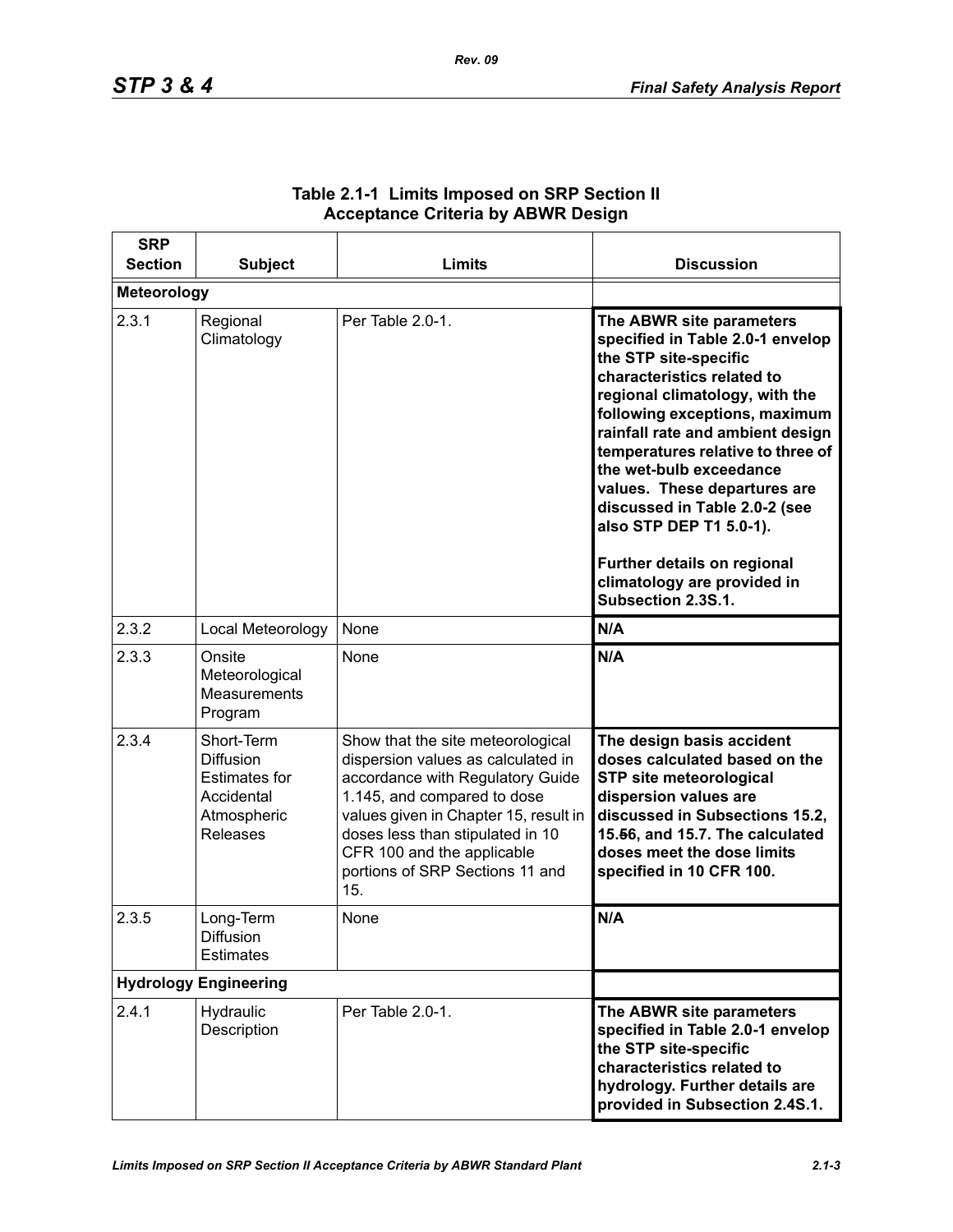| <b>SRP</b><br><b>Section</b> | <b>Subject</b>                                                    | <b>Limits</b>                                                                                                                                                | <b>Discussion</b>                                                                                                                                                                                                                                                                                                                                 |
|------------------------------|-------------------------------------------------------------------|--------------------------------------------------------------------------------------------------------------------------------------------------------------|---------------------------------------------------------------------------------------------------------------------------------------------------------------------------------------------------------------------------------------------------------------------------------------------------------------------------------------------------|
| 2.4.2                        | Floods                                                            | Per Table 2.0-1.                                                                                                                                             | The maximum flood level for the<br>STP site is discussed in<br><b>Subsections 2.4S.2 and 2.4S.4</b><br>(see also Table 2.0-2 and STP<br>DEP T1 5.0-1). Site-specific<br>flood protection measures are<br>described in Subsection<br>3.4.1.1.1.                                                                                                    |
| 2.4.3                        | Probable<br>Maximum Flood on<br>Streams and<br><b>Rivers</b>      | None                                                                                                                                                         | N/A                                                                                                                                                                                                                                                                                                                                               |
| 2.4.4                        | <b>Potential Dam</b><br><b>Failures</b><br>Seismically<br>Induced | Demonstrate that failure of existing<br>and potential upstream or<br>downstream water control<br>structures will not exceed flooding<br>30.5 cm below grade. | <b>Failure of the Main Cooling</b><br>Reservoir (MCR) would result in<br>the worst case flood level, and<br>exceeds the SRP limit for the<br>reference ABWR design as<br>discussed in Subsection 2.4S.4<br>see also Table 2.0-2 and STP<br>DEP T1 5.0-1). Site-specific<br>flood protection measures are<br>described in Subsection<br>3.4.1.1.1. |
| 2.4.5                        | Probable<br>Maximum Surge<br>and Seiche<br>Flooding               | Probable maximum surge and<br>seiche flooding level 30.5 cm below<br>grade.                                                                                  | The probable maximum surge<br>flooding level is within the SRP<br>limit for the reference ABWR<br>design. Flooding due to seiche<br>effects is considered<br>insignificant at the STP site. See<br>Subsection 2.4S.5 for further<br>details.                                                                                                      |
| 2.4.6                        | Probable                                                          | Probable maximum tsunami<br>Maximum Tsunami   flooding level 30.5 cm below grade.                                                                            | The probable maximum tsunami<br>flooding level for the STP site is<br>within the SRP limit for the<br>reference ABWR design as<br>discussed in Subsection 2.4S.6.                                                                                                                                                                                 |
| 2.4.7                        | Ice Effects                                                       | None                                                                                                                                                         | N/A                                                                                                                                                                                                                                                                                                                                               |
| 2.4.8                        | <b>Cooling Water</b><br>Channels and<br>Reservoirs                | None                                                                                                                                                         | N/A                                                                                                                                                                                                                                                                                                                                               |
| 2.4.9                        | <b>Channel Diversion</b>                                          | None                                                                                                                                                         | N/A                                                                                                                                                                                                                                                                                                                                               |

## **Table 2.1-1 Limits Imposed on SRP Section II Acceptance Criteria by ABWR Design (Continued)**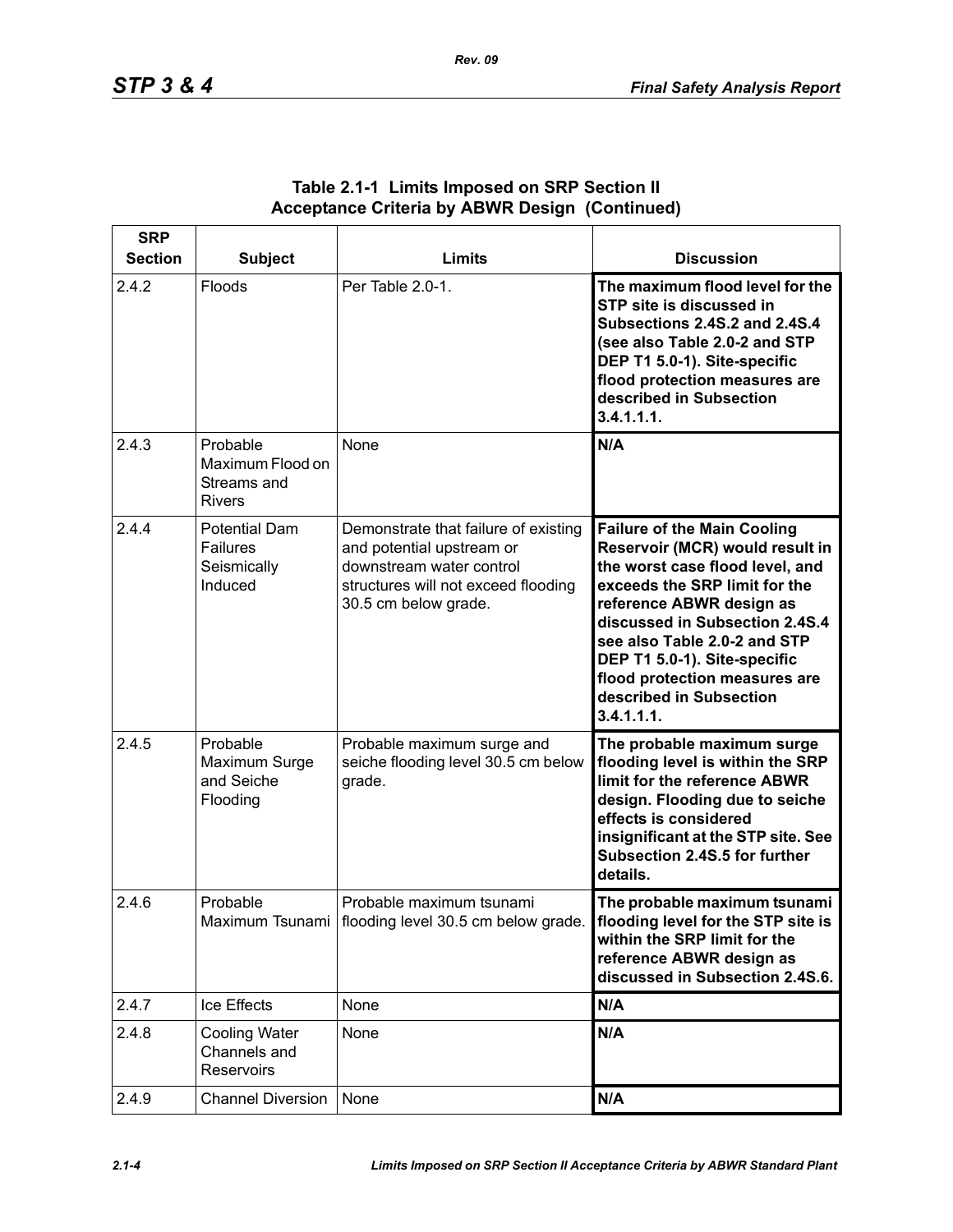| <b>SRP</b><br><b>Section</b> | <b>Subject</b>                                                                         | Limits           | <b>Discussion</b>                                                                                                                                                                                                                             |
|------------------------------|----------------------------------------------------------------------------------------|------------------|-----------------------------------------------------------------------------------------------------------------------------------------------------------------------------------------------------------------------------------------------|
| 2.4.10                       | Flooding<br>Protection<br>Requirements                                                 | <b>None</b>      | N/A                                                                                                                                                                                                                                           |
| 2.4.11                       | <b>Cooling Water</b><br>Supply                                                         | <b>None</b>      | N/A                                                                                                                                                                                                                                           |
| 2.4.12                       | Groundwater                                                                            | Per Table 2.0-1. | The groundwater depth in the<br>power block areas for STP 3 & 4<br>is below the maximum<br>groundwater level of 61 cm (2 ft)<br>below grade as specified in<br>Table 2.0-1. Further information<br>is provided in FSAR Subsection<br>2.4S.12. |
| 2.4.13                       | Accidental<br>Releases of Liquid<br><b>Effluent in Ground</b><br>and Surface<br>Waters | None             | N/A                                                                                                                                                                                                                                           |
| 2414                         | Technical<br>Specifications and<br>Emergency<br>Operation<br>Requirement               | <b>None</b>      | N/A                                                                                                                                                                                                                                           |

#### **Table 2.1-1 Limits Imposed on SRP Section II Acceptance Criteria by ABWR Design (Continued)**